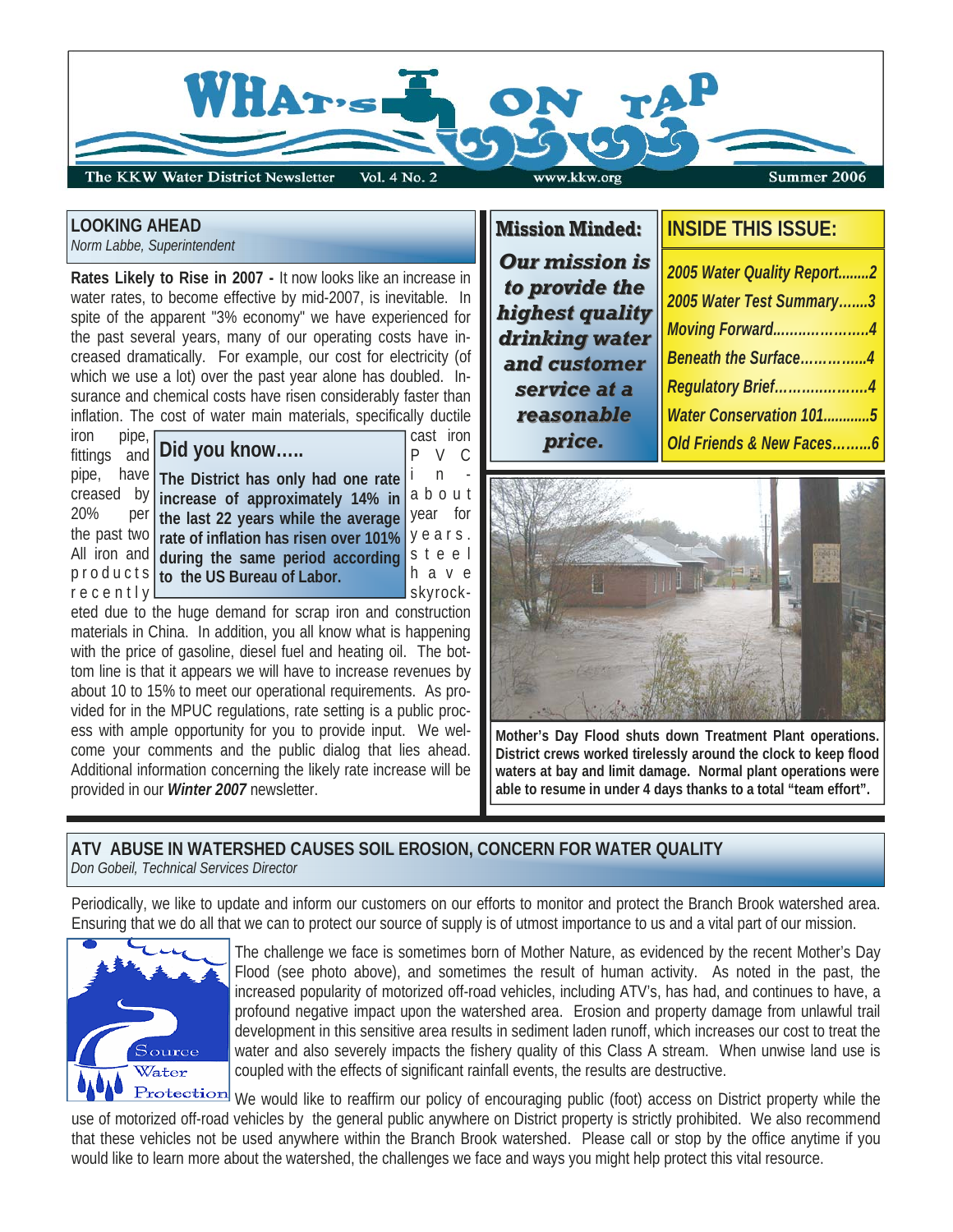# **2005 Water Quality Report**

#### **CONGRATULATIONS! YOUR WATER MEETS OR EXCEEDS ALL FEDERAL AND STATE DRINKING WATER STANDARDS.**

Since its incorporation in 1921, the Kennebunk, Kennebunkport & Wells Water District (District) has considered water quality of the utmost importance. The District vigilantly monitors and safeguards its water supplies and is proud to report that it continued to meet or exceed all drinking water quality standards during 2005. Our highly trained and licensed Water System Operators are committed to providing our customers with drinking water that surpasses State and Federal standards for safety and quality. In doing so, we work to conserve and preserve our water sources.

#### **WATER FACTS**

The Federal Environmental Protection Agency (EPA) wants you to know……….that sources of drinking water, both tap and bottled water, include rivers, lakes, streams, ponds, reservoirs, springs and wells. As water travels over the surface of the land or through the ground, it dissolves naturally occurring minerals and, in some cases, radioactive material, and can pick up substances resulting from the presence of animals or from human activity.

Contaminants that may be present in source water include:

**Microbial contaminants** such as viruses and bacteria that may come from sewage treatment plants, septic systems, agricultural livestock operations and wildlife;

**Inorganic contaminants** such as salts and metals, that can be naturally occurring or result from urban stormwater runoff, industrial or domestic wastewater discharges, oil and gas production, mining or farming;

**Pesticides and herbicides** that may come from a variety of sources such as agriculture, urban stormwater runoff and residential uses;

**Organic chemical contaminants** including synthetic and volatile organic chemicals, that are byproducts of industrial processes and petroleum production, and can also come from gas stations, urban stormwater runoff, and septic systems; and

**Radioactive contaminants** which can be naturally occurring or be the result of oil and gas production and mining activities.

To ensure that tap water is safe to drink, EPA and the Maine Department of Human Services Drinking Water Program (DWP) prescribe regulations that limit the amount of certain contaminants in water provided by public water systems. Regulations are also established to limit contaminants in bottled water to ensure the same protection for public health.

#### **WATER SOURCE**

The District's primary source of drinking water is Branch Brook. The brook, for the most part, is the town line between Kennebunk and Wells and originates in the town of Sanford.

Protection of the Branch Brook watershed remains a top priority (see ATV article on page 1). We continue to purchase property and acquire conservation easements within the watershed as opportunities arise. You can help too. Please be careful as you live, work and play to limit what goes into storm drains, tributaries and surface waters to help preserve the water quality and the diverse ecosystems it supports. If you witness suspicious activity within the Branch Brook watershed, please report it immediately by calling the District at 985-2362 or notifying the appropriate Police Department (Kennebunk - 985-6121, Wells - 646-9354, Sanford - 324-9170).

# **SOURCE WATER ASSESSMENT**

The Source Water Assessment Program (SWAP) is an initiative started by the 1996 Safe Drinking Water Act Amendments. The underlying intent of SWAP is to characterize a source of supply watershed and generate awareness of potential contamination threats. The overall risk rating assigned to the Branch Brook supply was low. Future development and soil erosion were identified as potential low to moderate risks. Assessment results are available at public water suppliers, town offices and the DWP. For more SWAP information, you may contact the DWP at (207) 287-2070.

#### **WATER QUALITY MONITORING/REPORTING**

To comply with State and Federal drinking water regulations, we annually perform over 10,000 tests on your drinking water. Although not required, we conduct an additional 15,000 tests to ensure that the highest quality water is produced and distributed. We also constantly monitor the Filtration Plant, booster stations and water reservoirs with continuous on-line instruments. If you would like more information relating to water quality tests, please give us a call at 985-2362. The chart on page 3, indicating 2005 test results, excludes 72 individual parameters that tested below detectable levels. The definitions and abbreviations that follow the chart are provided to give a clearer understanding of the results.

#### **TREATMENT PROCESS**

Water from Branch Brook flows into our Filtration Plant where multiple processes are used to remove particles and microorganisms. The first process is COAGULATION, where chemicals (primarily food-grade alum) are added causing particles to destabilize and attract to each other. Then FLOCCULATION occurs in mixing chambers where the small particles combine into larger particles called floc. After this, CLARIFICATION occurs in the settling basins where the heavier floc particles settled out. Chlorine is then introduced for PRIMARY DISINFECTION. The FILTRATION process follows where clarified water passes through sand filters to remove any remaining floc particles. Finished water chemistry is then optimized for CORROSION CONTROL, FLUORIDATION, and SECONDARY DISINFECTION prior to being pumped into our distribution system where over 205 miles of main and 7 storage tanks distribute water to the District's customers.

#### **HEALTH INFORMATION**

Drinking water, including bottled water, may reasonably be expected to contain trace amounts of some contaminants. The presence of contaminants does not necessarily indicate that water poses a health risk. Some people may be more vulnerable to contaminants in drinking water than the general population. Immuno-compromised persons such as persons with cancer undergoing chemotherapy, persons who have undergone organ transplants, people with HIV/AIDS or other immune system disorders, some elderly and infants can be particularly at risk for infections. These people should seek advice about drinking water from their health care providers. For more information about contaminants and potential health effects and EPA/CDC guidelines on appropriate means to lessen the risk of infection by Cryptosporidium and other microbial contaminants, contact EPA Safe Drinking Water Hotline (1-800-426-4791) or the ME DWP (287-2070).

#### **BOARD OF TRUSTEES MEETINGS**

The Board of Trustees typically meets at 3 PM on the 4th Wednesday (January—October) and the 3rd Wednesday (November & December) at the District's 92 Main Street Office in Kennebunk.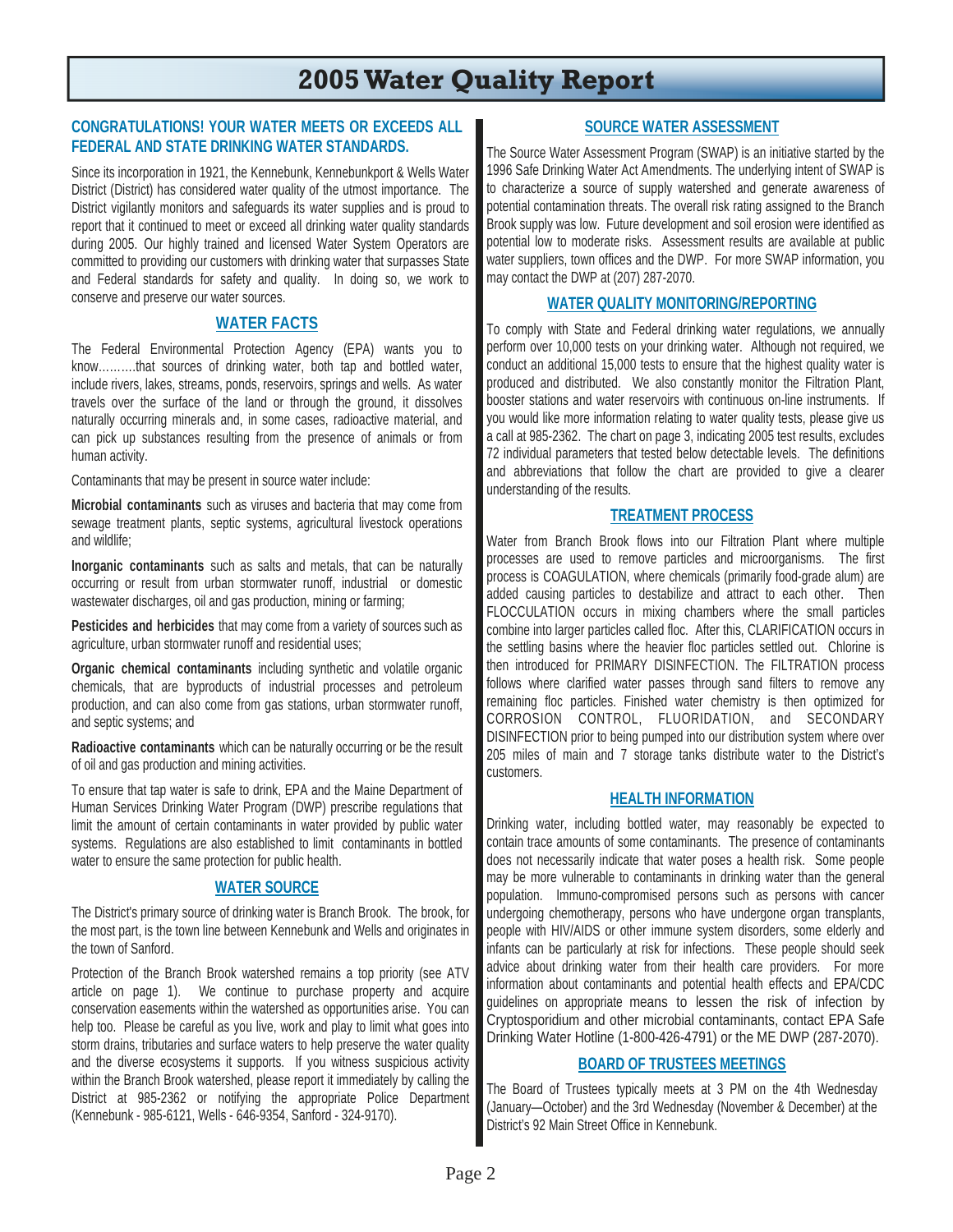|                                                                          | 2005 Test Summary                                                                                                                      |                                                                                                                                                                                                                                                                                                                                                                                           |                                                                      |                                                                                                             |                                                                                                                          |
|--------------------------------------------------------------------------|----------------------------------------------------------------------------------------------------------------------------------------|-------------------------------------------------------------------------------------------------------------------------------------------------------------------------------------------------------------------------------------------------------------------------------------------------------------------------------------------------------------------------------------------|----------------------------------------------------------------------|-------------------------------------------------------------------------------------------------------------|--------------------------------------------------------------------------------------------------------------------------|
|                                                                          | <b>Monitored</b><br>Parameter                                                                                                          | Major<br>Source(s)                                                                                                                                                                                                                                                                                                                                                                        | <b>MCLG</b>                                                          | <b>MCL</b>                                                                                                  | <b>District</b><br><b>Results</b>                                                                                        |
| System<br>dard<br>Distribution<br>ċ<br>s <sub>ta</sub><br>ater<br>$\geq$ | Total Coliform Bacteria<br>Trihalomethanes (RAA)<br>Haloacetic Acids (RAA)<br>Lead (90th % Value)<br>Copper (90th % Value)<br>Fluoride | Naturally present in the environment.<br>By-product of drinking water chlorination.<br>By-product of drinking water chlorination.<br>Corrosion of household plumbing.<br>Corrosion of household plumbing.<br>Natural occurrence from deposits. Water<br>additive which promotes dental health.<br>Optimal dose per State DWP Guidelines<br>is $1.20$ mg/L. (see N ote 4)                  | 0 pos / month<br>$0$ ppb<br>$0$ ppb<br>$0$ ppb<br>$1.3$ ppm<br>4 ppm | 1 positive sample/month<br>80 ppb<br>60 ppb<br>Action Level = $15$ ppb<br>Action Level = $1.3$ ppm<br>4 ppm | 0 <sub>ctu</sub><br>19.41 ppb<br>23.16 ppb<br>12 ppb on 12/31/03<br>0.07 ppm on 12/31/03<br>1.31 ppm Max.<br>(5/24/2005) |
| rinking<br>Water<br>$\Box$<br>Source<br>$\sigma$<br>έ<br>Treated<br>n.   | <b>Barium</b><br>Mercury<br><b>N</b> itrite<br><b>N</b> itrate<br><b>Turbidity</b><br><b>VOCs</b><br><b>H</b> erbicides                | Drilling wastes, metal refineries, natural<br>deposits.<br>Air deposits from industry, runoff, crops<br>Fertilizer, septic leaching, natural deposits.<br>Fertilizer, septic leaching, natural deposits.<br>Soil and organic matter runoff.<br>Contact District for information. Testing conducted in 2003.<br>Testing waiver to all of the contaminants by Maine Drinking Water Program. | 2 ppm<br>2 ppb<br>1 ppm<br>10 ppm<br>n/a                             | 2 ppm<br>2 ppb<br>1 ppm<br>10 ppm<br><0.3 NTU in 95% of samples                                             | $0.005$ ppm<br>$< 0.2$ ppb<br>$< 0.01$ ppm<br>$0.1$ ppm<br>0% Above 0.2<br>None Detected<br>Waiv er                      |
|                                                                          | <b>Pesticides</b>                                                                                                                      | UCMR screening performed in 2005 (see Note 3).                                                                                                                                                                                                                                                                                                                                            | 6 ppb                                                                | 6 ppb                                                                                                       | None Detected                                                                                                            |

#### **Notes**

- 1) Total Coliform Bacteria: Reported as the highest monthly number of positive samples, for water systems that take <40 samples per month.
- 2) Lead/Copper: Action levels are measured at consumer's faucet. 90% of the tests must be equal to or below the respective action levels of 15 ppb for lead and 1.3 ppm for copper.
- 3) A water sample collected on July 19, 2005 showed the presence of Di (2-ethylhexyl) phthalate at 14ppb which is higher than the Maximum Contaminant Level (MCL) of 6 ppb. Phthalates are given off from plastics and are easily picked up from the air and plastic components in the plumbing when water samples are collected. All follow-up testing has shown the levels of phthalates to be barely detectable (0.12 ppb and 0.20 ppb) indicating the initial high sample very likely was not due to water contamination. Testing will continue on a quarterly basis.
- 4) Fluoride levels must be maintained between 1-2 ppm for those water systems that fluoridate.

#### **Definitions**

| AL - Action level - the concentration of a contaminant which, if ex- Treatment technique - A required process intended to reduce the<br>ceeded, triggers treatment and other requirements which a water level of a contaminant in drinking water. |                                                                                                                                                                                                                                                                                                                                                                                                                                                                                                                 |  |  |
|---------------------------------------------------------------------------------------------------------------------------------------------------------------------------------------------------------------------------------------------------|-----------------------------------------------------------------------------------------------------------------------------------------------------------------------------------------------------------------------------------------------------------------------------------------------------------------------------------------------------------------------------------------------------------------------------------------------------------------------------------------------------------------|--|--|
| system must follow (e.g., lead, copper action levels).                                                                                                                                                                                            | Turbidity - This is a measurement of water clarity. It is a good indica-<br>tor of the effectiveness of our filtration process. Excessive turbidity<br>levels can cause problems with water disinfection. 0.2 ntu was the<br>highest measure of turbidity for the calendar year. Average finished<br>water turbidity was less than 0.1 ntu. 100% of the samples taken<br>were below the maximum level (0.3 ntu) for the treatment technique<br>used. Therefore, your finished water is clear and safe to drink. |  |  |
| MCL - Maximum contaminant level - the highest level of a contami-<br>nant that is allowed in drinking water. MCLs are set as close to the<br>MCLGs as feasible using the best available treatment technology.                                     |                                                                                                                                                                                                                                                                                                                                                                                                                                                                                                                 |  |  |
| MCLG - Maximum contamination level goal - the level of a contami-<br>nant in drinking water below which there is no known or expected risk<br>to health. MCLGs allow for a margin of safety.                                                      |                                                                                                                                                                                                                                                                                                                                                                                                                                                                                                                 |  |  |
| cfu - colony forming units<br>ntu - nephelometric turbidity units<br>pos - positive samples                                                                                                                                                       | Variance or Waiver - Statement of U.S. EPA permission not to meet<br>an MCL, testing requirement or a treatment technique under certain<br>conditions (e.g. waiver for Phase II/V testing).                                                                                                                                                                                                                                                                                                                     |  |  |
| ppm - parts per million<br>ppb - parts per billion                                                                                                                                                                                                | <b>Synthetic Organics Waiver - The State of Maine Drinking Water Pro-</b><br>gram granted the District a partial waiver for water testing for syn-<br>thetic organic compounds for the period 1/1/2005 through<br>12/31/2007. Waivers are issued based on the land use activities in<br>the vicinity of the water supply sources.                                                                                                                                                                               |  |  |
| RAA - Running Annual Average - the average of all monthly or quar-<br>terly samples for the last year at all sample locations.                                                                                                                    |                                                                                                                                                                                                                                                                                                                                                                                                                                                                                                                 |  |  |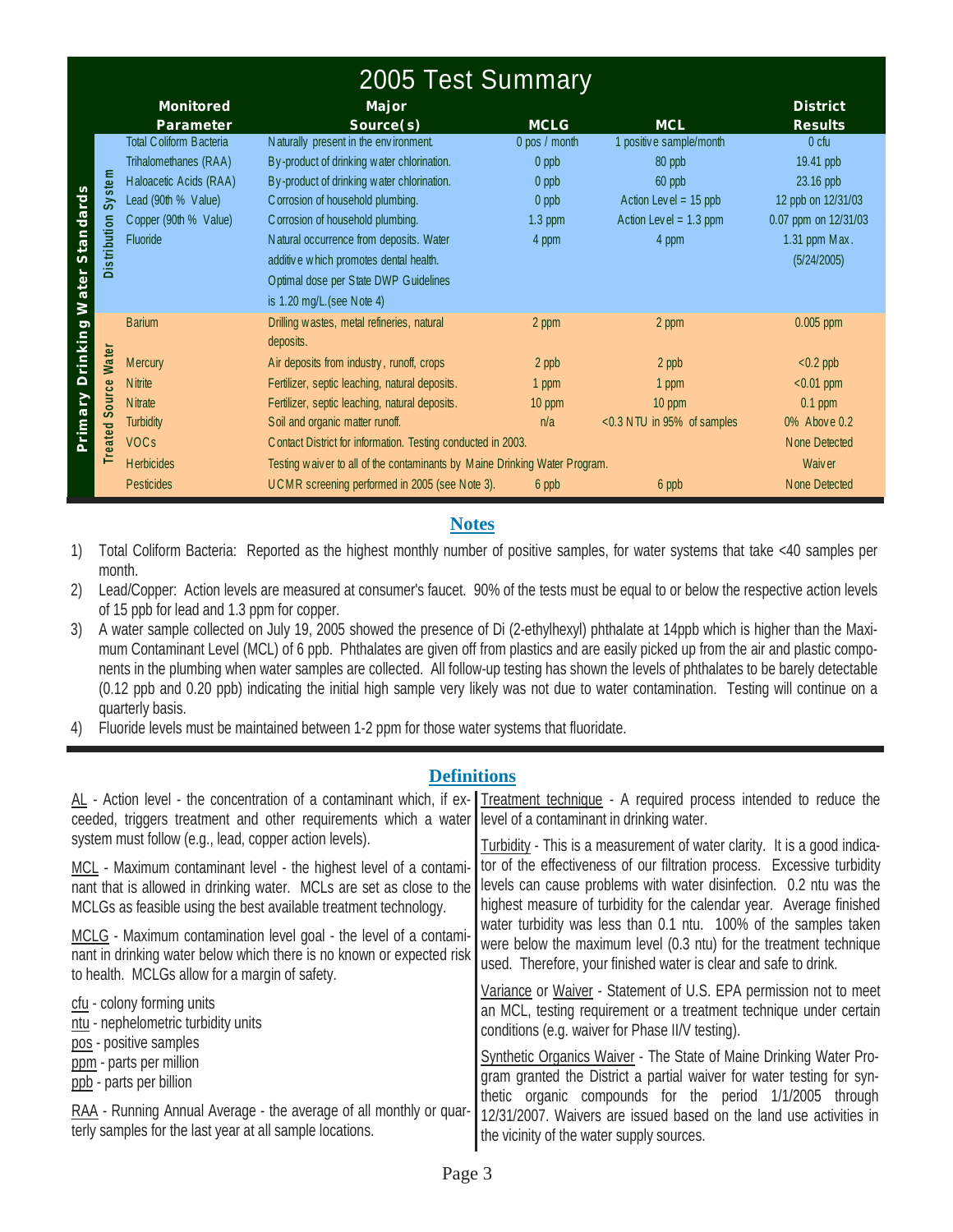# **MOVING FORWARD**

*Scott Minor, Assistant Superintendent* 

**New Project at the Plant -** You may have noticed the recent construction activity at our Filtration Plant. The new building is housing an innovative pumping, treatment and recycling facility (PTR for short) that is designed to increase water production and eventually lower operating costs. It will also allow us to place back into full-time service our highly efficient rapid sand filters, which have been utilized for back-up service over the past 25 years. For more information regarding this somewhat unique project, please contact me or Norm Labbe directly or visit our website for additional construction photos and project details at www.kkw.org.



**The PTR facility's roof shingles and brick facing are designed to complement the District's adjacent treatment plant buildings along Rte. 1 at the Kennebunk-Wells line. A private contractor was hired to construct the building shell while District crews are responsible for all plumbing, electrical, HVAC, controls, finish work in addition to installing all exterior piping and site work.** 



**The 16" rapid sand filter backwash drain line is now connected to the PTR facility where all backwash water is captured and recycled. This is not only better for the environment, but allows the District to utilize its more efficient rapid sand filters on a continuous basis. Recycling operations began on April 24th, only seven weeks after the start of construction.** 

# **BENEATH THE SURFACE—PROJECT UPDATE** *Don Gobeil, Technical Services Director*

As we approach the mid point of 2006, it is apparent that this year will not be a 'typical' year in terms of District water main installations and replacements. As is well chronicled elsewhere in this newsletter, much of our focus this year has centered on building our new Pumping, Treatment and Recycling facility at our filtration plant site. The new building you see as you drive by is only the most visible part of the overall project. What lies *'Beneath the Surface',* in terms of piping systems, is truly an accomplishment. The network of new piping needed to make this type of facility operable results from careful design and skillful installation. If you could see the maze of pipes installed in such a confined area, you would certainly agree with us when we refer to the sight as a 'spaghetti' pile.

With only the interior of the PTR project left to complete, the attention of the Distribution Department will return to water main replacements in other areas of our system.

Some upcoming projects that have been designated in our capital improvement budget include:

**Arundel Road – Kennebunkport:** This project will involve replacing approximately 1,120 feet of undersized 4-inch main with a 16-inch main. This project will significantly improve fire suppression capability in the Townhouse Square area.

**First Street – Biddeford Pool:** This project will install 320 feet of new 8-inch main connecting to the intersection of Lester Orcutt Boulevard. This is also a project designed to improve fire suppression capability within the area.

**Ogunquit River Crossing – Ogunquit:** This project is designed to replace 650 feet of existing 10-inch main that crosses the Ogunquit River. This will upgrade one of the last major river crossings that we have in the distribution system.

Additionally, the District will undertake a number of smaller projects addressing specific needs in several other areas of our system. If you would like to learn more about our construction budget and construction activities, or need information about how a particular project may affect you, please visit our website, www.kkw.org or call us at 985-3385.

#### **REGULATORY BRIEF** *Norm Labbe, Superintendent*

**Conservation and Metering: an important victory** – As part of an important, yet time consuming, process that began over a year ago, the Maine Public Utilities Commission (MPUC) recently concluded that the District's 16-year-old individual metering policy is "not unreasonable" and should apply to all seasonal cottage and condominium units. We are very pleased with the MPUC's decision in this matter (MPUC Docket No. 2005-220) as we believe that individual meters is the best way to encourage water conservation by making water users, both residents and non-residents, directly responsible for the cost of their own water consumption.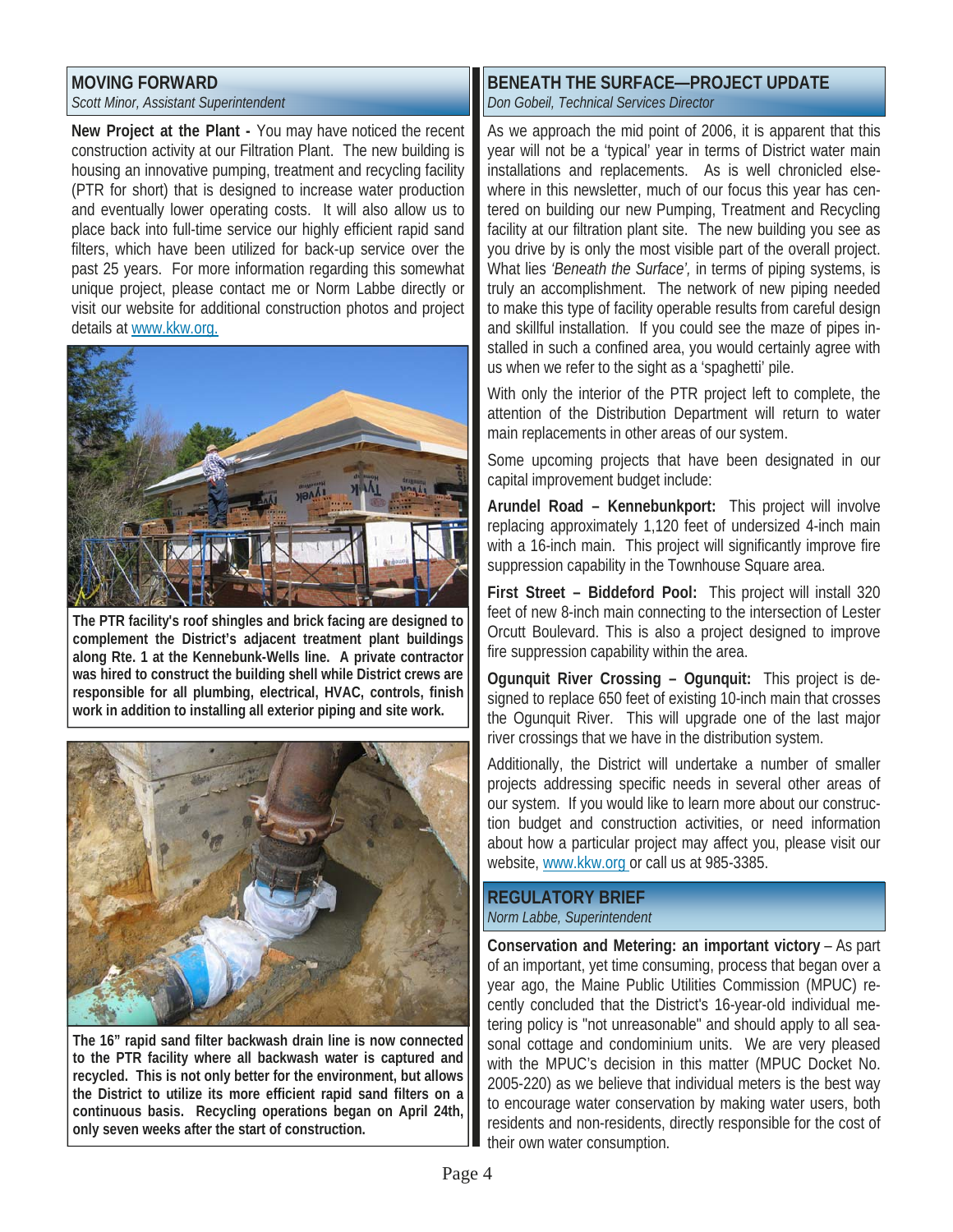#### **WATER CONSERVATION 101— IRRIGATION SPOTLIGHT** *COST EFFECTIVE WAYS TO GO GREEN*

| You<br>0                                                                                                                           | Over the years<br>during the warm<br>\$                                                                                 |  |  |  |  |
|------------------------------------------------------------------------------------------------------------------------------------|-------------------------------------------------------------------------------------------------------------------------|--|--|--|--|
| 0                                                                                                                                  | summer<br>\$<br>months, weekend                                                                                         |  |  |  |  |
| could<br>0000000000                                                                                                                | \$<br>in our area has<br>water usage                                                                                    |  |  |  |  |
| water                                                                                                                              | 000000000<br>increased<br>considerably. Lawn                                                                            |  |  |  |  |
|                                                                                                                                    | and garden<br>maintenance, washing                                                                                      |  |  |  |  |
| on a                                                                                                                               | influx of weekend<br>cars and the                                                                                       |  |  |  |  |
|                                                                                                                                    | visitors have<br>added to our weekend water                                                                             |  |  |  |  |
| <b>Monday</b> ,                                                                                                                    | demands. You can help us by avoiding peak                                                                               |  |  |  |  |
| a Tuesday,<br>88                                                                                                                   | weekend usage by practicing these simple outdoor<br>0                                                                   |  |  |  |  |
| <b>your lawns</b>                                                                                                                  | water conservation techniques.                                                                                          |  |  |  |  |
| 9<br>and gardens                                                                                                                   | <b>Common Sense Watering Tips</b>                                                                                       |  |  |  |  |
| aaaaaaaaaa<br>will look good                                                                                                       | \$<br>\$                                                                                                                |  |  |  |  |
|                                                                                                                                    | Don't overwater lawns and gardens<br>9<br>and only water when needed.                                                   |  |  |  |  |
| <b>Please water on</b>                                                                                                             | 0                                                                                                                       |  |  |  |  |
| a Wednesday,                                                                                                                       | 88888<br>Water in the cool of the day to avoid                                                                          |  |  |  |  |
| a Thursday                                                                                                                         | excess evaporation.                                                                                                     |  |  |  |  |
| on a weekday                                                                                                                       | Let water sink in slowly to avoid<br>38                                                                                 |  |  |  |  |
| if you could                                                                                                                       | unnecessary runoff.<br>\$                                                                                               |  |  |  |  |
|                                                                                                                                    | Use a kitchen timer or some other<br>0                                                                                  |  |  |  |  |
|                                                                                                                                    | 0<br>method as a reminder for turning off<br>S<br>sprinklers.                                                           |  |  |  |  |
| <b>But never on</b>                                                                                                                | \$                                                                                                                      |  |  |  |  |
| a Saturday                                                                                                                         | Washing sidewalks and driveways is<br>\$                                                                                |  |  |  |  |
| or Sunday                                                                                                                          | unnecessary. Use a rake or broom<br>98<br>for clean up.                                                                 |  |  |  |  |
| please help us if you                                                                                                              | \$                                                                                                                      |  |  |  |  |
| woul                                                                                                                               |                                                                                                                         |  |  |  |  |
|                                                                                                                                    |                                                                                                                         |  |  |  |  |
|                                                                                                                                    |                                                                                                                         |  |  |  |  |
|                                                                                                                                    |                                                                                                                         |  |  |  |  |
|                                                                                                                                    |                                                                                                                         |  |  |  |  |
|                                                                                                                                    |                                                                                                                         |  |  |  |  |
| **********<br>☆☆☆☆                                                                                                                 | ***************                                                                                                         |  |  |  |  |
| ☆<br>ONSERVATION TIP #18<br>$\frac{1}{\sqrt{2}}$                                                                                   | ☆<br>☆<br><b>CONSERVATION TIP #22</b><br>$\frac{1}{2}$<br>$\frac{1}{\mathcal{N}}$                                       |  |  |  |  |
| Occasionally put food coloring in your toilet tank. If<br>$\frac{1}{\mathcal{N}}$                                                  | Try to use automatic dish and clothes washing ma-<br>$\frac{1}{\sqrt{2}}$                                               |  |  |  |  |
| it seeps into the toilet bowl without flushing, you<br>$\frac{1}{2}$                                                               | chines with full loads only. Even when the machine<br>$\frac{1}{\sqrt{2}}$                                              |  |  |  |  |
| have a leak. It's easy to fix and you can save more<br>$\frac{1}{\mathbf{k}}$<br>than 600 gallons a month.<br>$\frac{1}{\sqrt{2}}$ | features short cycles, you'll be more water efficient<br>$\frac{1}{2}$<br>and therefore save money by doing full loads. |  |  |  |  |
| *********************                                                                                                              | $\frac{1}{\lambda}$<br>********************                                                                             |  |  |  |  |
|                                                                                                                                    |                                                                                                                         |  |  |  |  |
| Page 5                                                                                                                             |                                                                                                                         |  |  |  |  |